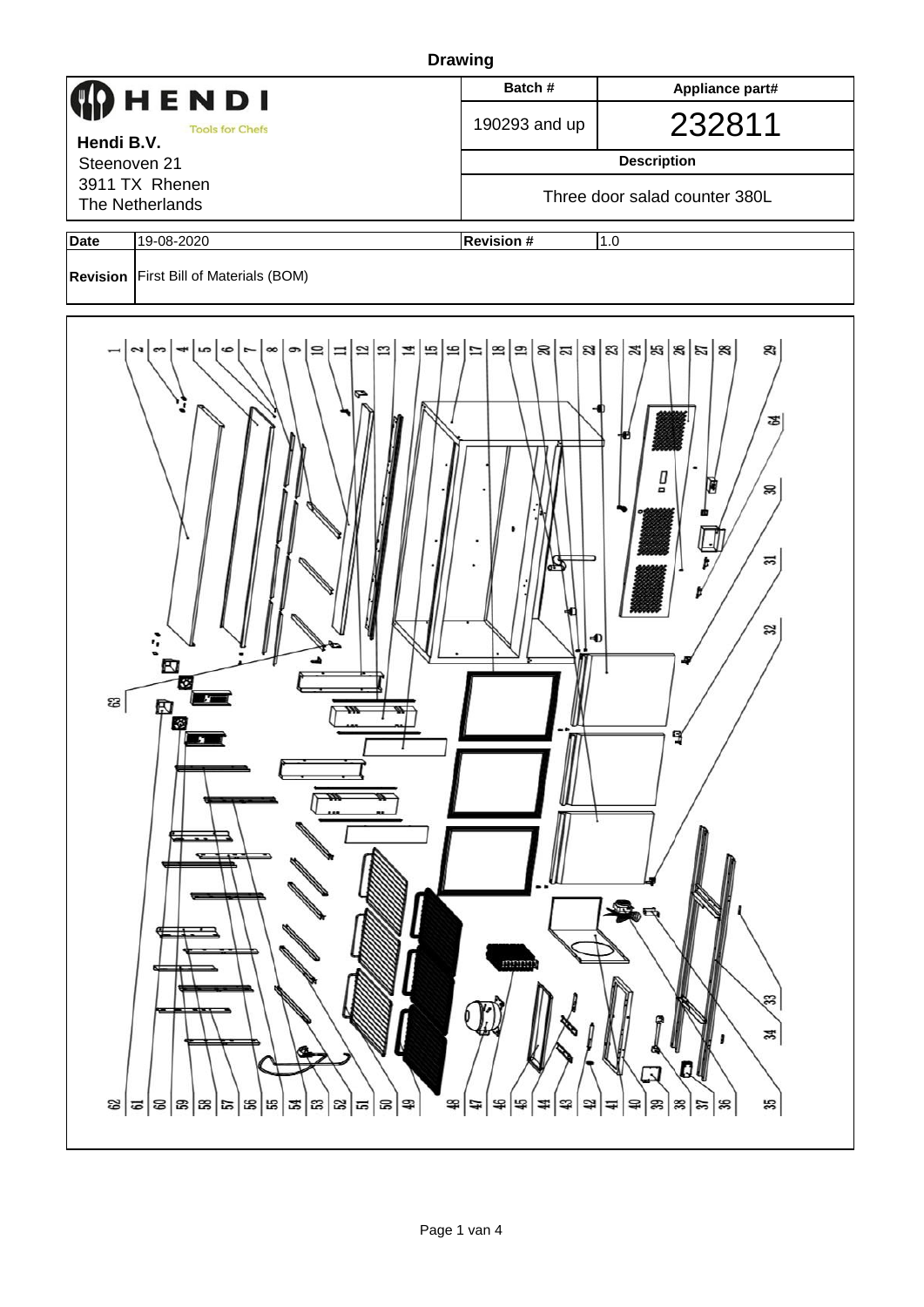| HENDI<br><b>Tools for Chefs</b><br>Hendi B.V.<br>Steenoven 21<br>3911 TX Rhenen |                                                      |                   | Batch#                           | Appliance part#<br>232811 |                |  |  |  |
|---------------------------------------------------------------------------------|------------------------------------------------------|-------------------|----------------------------------|---------------------------|----------------|--|--|--|
|                                                                                 |                                                      |                   | 190293 and up                    |                           |                |  |  |  |
|                                                                                 |                                                      |                   | <b>Description</b>               |                           |                |  |  |  |
|                                                                                 |                                                      |                   |                                  |                           |                |  |  |  |
| The Netherlands                                                                 |                                                      |                   | Three door salad counter 380L    |                           |                |  |  |  |
|                                                                                 |                                                      |                   |                                  |                           |                |  |  |  |
| <b>Date</b>                                                                     | 19-08-2020                                           | <b>Revision #</b> |                                  | 1.0                       |                |  |  |  |
|                                                                                 | <b>Revision First Bill of Materials (BOM)</b>        |                   |                                  |                           |                |  |  |  |
| <b>Item</b>                                                                     | <b>Description</b>                                   | Part#             | Quantity                         | Remark                    | <b>Picture</b> |  |  |  |
| 1                                                                               | Top lid                                              | n/a               | 1                                |                           |                |  |  |  |
| 2                                                                               | Hinge pin                                            | 931868            | 2                                |                           |                |  |  |  |
| 3                                                                               | Axis inner lining                                    | n/a               | $\overline{c}$                   |                           |                |  |  |  |
| 4<br>5                                                                          | Lower lid<br>Lid wheel                               | n/a<br>n/a        | 1<br>2                           |                           |                |  |  |  |
| 6                                                                               | Wheel axis                                           | n/a               | 2                                |                           |                |  |  |  |
| $\star$                                                                         | Lid complete                                         | n/a               | 1                                |                           |                |  |  |  |
| 7                                                                               | Adaptor bar (horizontal)                             | 956441            | 8                                |                           |                |  |  |  |
| 8                                                                               | Adaptor bar (vertical)                               | 956434            | 3                                |                           |                |  |  |  |
| 9                                                                               | <b>Cutting board</b>                                 | 956496            | 1                                |                           |                |  |  |  |
| 10                                                                              | Hinge (lid)                                          | n/a               | $\mathbf{2}$                     |                           |                |  |  |  |
| 11                                                                              | <b>Bracket cover</b>                                 | n/a               | 2                                |                           |                |  |  |  |
| 12                                                                              | Plastic cover                                        | n/a               | 4                                |                           |                |  |  |  |
| 13<br>14                                                                        | <b>Bracket</b>                                       | n/a               | 1<br>$\overline{2}$              |                           |                |  |  |  |
| 15                                                                              | Housing pilar<br>Housing pilar cover                 | n/a<br>n/a        | $\overline{a}$                   |                           |                |  |  |  |
| 16                                                                              | Frame                                                | n/a               | 1                                |                           |                |  |  |  |
| 17                                                                              | Door gasket                                          | 956359            | 3                                |                           |                |  |  |  |
| 18                                                                              | Drain pipe                                           | n/a               | 1                                |                           |                |  |  |  |
| 19                                                                              | Door assembly (left)                                 | n/a               | 1                                | Incl. item 17 and 21      |                |  |  |  |
| 20                                                                              | Door hinge (top)                                     | n/a               | 3                                |                           |                |  |  |  |
| 21                                                                              | Door hinge sleeve                                    | n/a               | 3                                |                           |                |  |  |  |
| 22                                                                              | Door assembly (right)                                | n/a               | 2                                | Incl. item 17 and 21      |                |  |  |  |
| 23<br>24                                                                        | Lock                                                 | n/a               | 1                                |                           |                |  |  |  |
| $\overline{25}$                                                                 | Feet<br>Front panel bracket                          | 931523<br>n/a     | 4<br>$\overline{2}$              |                           |                |  |  |  |
| $\overline{26}$                                                                 | Front panel                                          | n/a               | 1                                |                           |                |  |  |  |
| 27                                                                              | Switch                                               | 205426            | 1                                |                           |                |  |  |  |
| 28                                                                              | Digital controller                                   | 956366            | $\mathbf{1}$                     |                           |                |  |  |  |
| 29                                                                              | Digital controller cover                             | n/a               | $\mathbf{1}$                     |                           |                |  |  |  |
| 30                                                                              | Hinge (bottom-right)                                 | 956380            | $\mathbf{1}$                     |                           |                |  |  |  |
| 31                                                                              | Hinge (bottom-middle)                                | 956502            | 1                                |                           |                |  |  |  |
| 32<br>33                                                                        | Hinge (bottom-left)                                  | 956373            | 1<br>$\overline{2}$              |                           |                |  |  |  |
| 34                                                                              | Front panel bracket<br>Frame bracket                 | n/a<br>n/a        | 1                                |                           |                |  |  |  |
| 35                                                                              | Condensor fan bracket                                | n/a               | 1                                |                           |                |  |  |  |
| 36                                                                              | Condensor fan                                        | 941010            | 1                                |                           |                |  |  |  |
| 37                                                                              | PCB housing                                          | n/a               | $\mathbf{1}$                     |                           |                |  |  |  |
| 38                                                                              | <b>Bracket</b>                                       | n/a               | $\mathbf{1}$                     |                           |                |  |  |  |
| 39                                                                              | PCB housing bracket                                  | n/a               | 1                                |                           |                |  |  |  |
| 40                                                                              | Water tray bracket                                   | n/a               | 1                                |                           |                |  |  |  |
| 41                                                                              | Airflow bracket                                      | n/a               | $\mathbf{1}$                     |                           |                |  |  |  |
| 42<br>43                                                                        | Dryer filter holder<br><b>Dryer filter</b>           | n/a               | 1<br>1                           |                           |                |  |  |  |
| 44                                                                              | Compressor bracket                                   | n/a<br>n/a        | $\overline{2}$                   |                           |                |  |  |  |
| 45                                                                              | <b>Bracket</b>                                       | n/a               | 1                                |                           |                |  |  |  |
| 46                                                                              | Water tray                                           | n/a               | 1                                |                           |                |  |  |  |
| 47                                                                              | Condensor                                            | n/a               | 1                                |                           |                |  |  |  |
| 48                                                                              | Compressor (HYE125MHU)                               | 950784            | $\mathbf{1}$                     |                           |                |  |  |  |
| 49                                                                              | Shelf                                                | n/a               | $\overline{3}$                   |                           |                |  |  |  |
| 50                                                                              | Shelf                                                | 956403            | 3                                |                           |                |  |  |  |
| 51                                                                              | Shelf holder (right)                                 | nss               | 3                                |                           |                |  |  |  |
| 52<br>$\ast$                                                                    | Shelf holder (left)<br>Shelf holder set (left/right) | nss<br>956410     | $\overline{3}$<br>$\overline{3}$ | Incl. item 51 and 52      |                |  |  |  |
|                                                                                 |                                                      |                   |                                  |                           |                |  |  |  |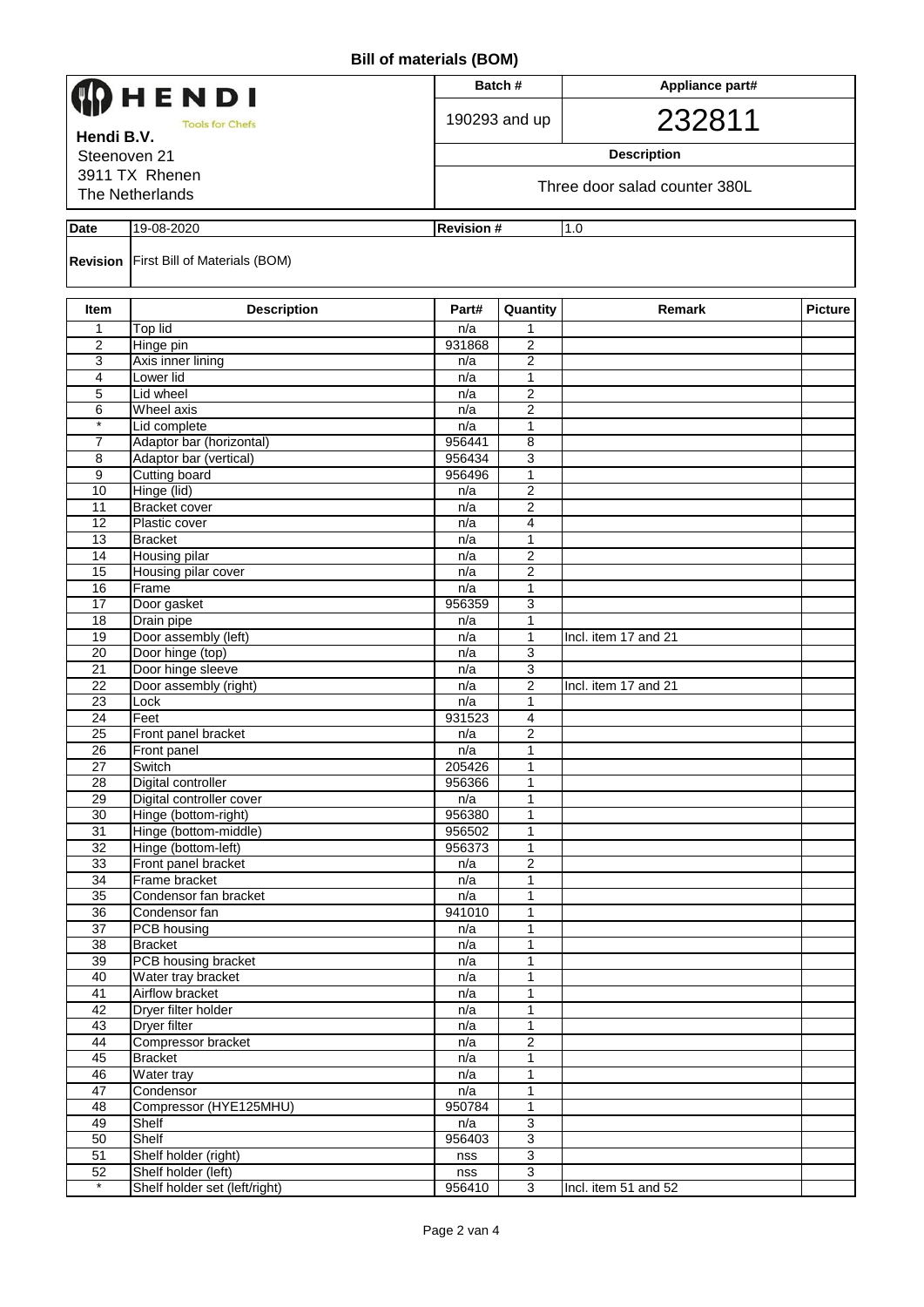| n/a | -> not available                       |        | nss            | -> not sold separately |  |
|-----|----------------------------------------|--------|----------------|------------------------|--|
|     |                                        |        |                |                        |  |
| 64  | Door magnet                            | n/a    | 3              |                        |  |
|     |                                        |        |                |                        |  |
| 63  | <b>Bracket</b>                         | n/a    | $\overline{2}$ |                        |  |
| 62  | Fan exhaust                            | n/a    | 2              |                        |  |
| 61  | Fan motor (evaporator)                 | 956427 | $\overline{c}$ |                        |  |
| 60  | Fan bracket                            | n/a    | 2              |                        |  |
| 59  | Shelf holder bracket (back-l/r middle) | n/a    | 2              |                        |  |
| 58  | Shelf holder bracket (back-middle)     | n/a    | $\mathfrak{p}$ |                        |  |
| 57  | Shelf holder bracket (back-left)       | n/a    |                |                        |  |
| 56  | Shelf holder bracket (back-right)      | n/a    |                |                        |  |
| 55  | Shelf holder bracket (front-left)      | n/a    | 3              |                        |  |
| 54  | Shelf holder bracket (front-right)     | n/a    | 3              |                        |  |
| 53  | Power cord                             | 931554 |                |                        |  |